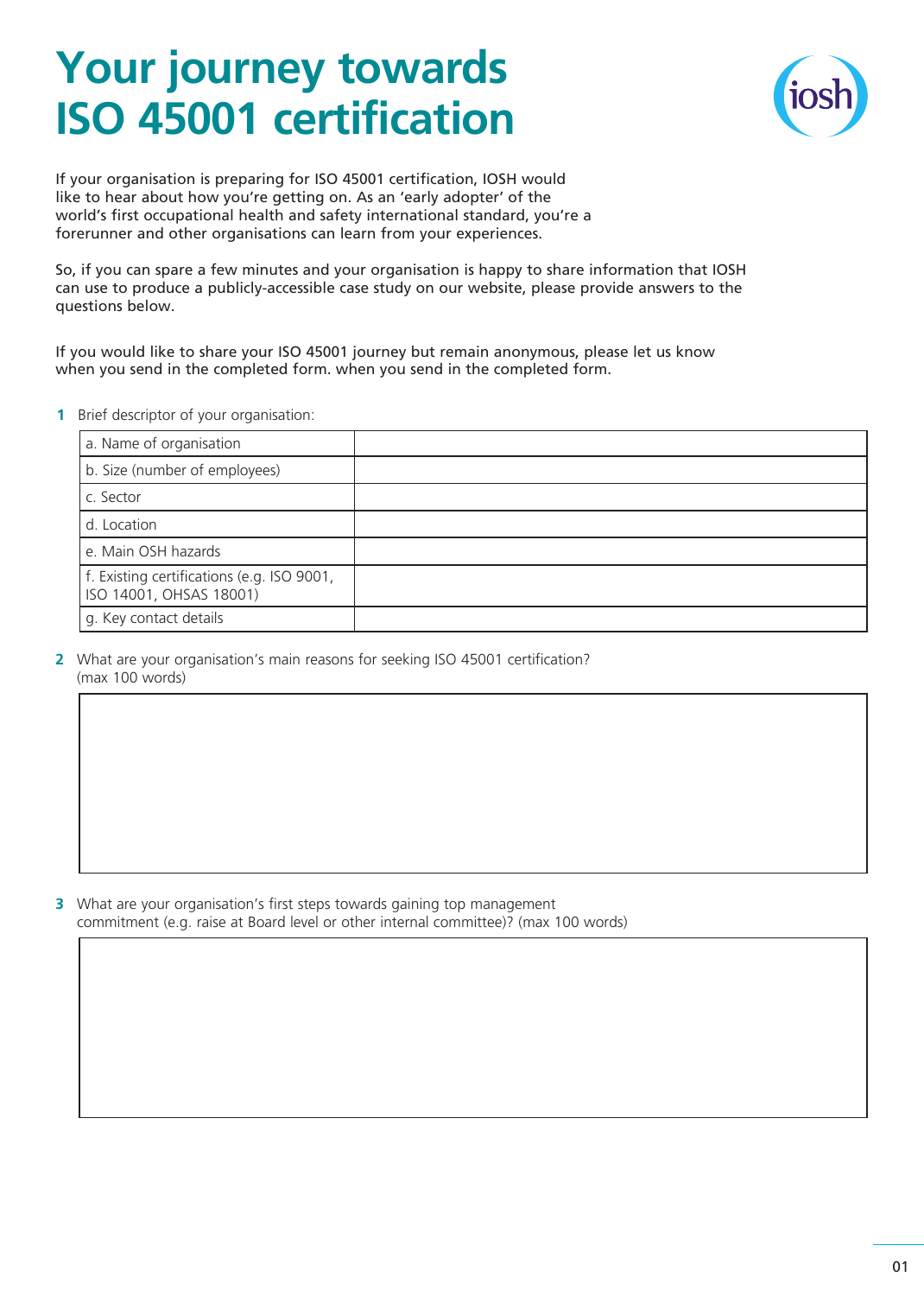## **Your journey towards ISO 45001 certification**

**4** At the outset of the process: (max 200 words)

| a. What are your organisation's main<br>strengths regarding OSH?      |  |
|-----------------------------------------------------------------------|--|
| b. What are your organisation's main<br>areas for improvement re OSH? |  |

**5** What are the main challenges your organisation faces and how will they be overcome? (max 200 words)

**6** What sources of information about ISO 45001 have you used so far? (max 200 words)